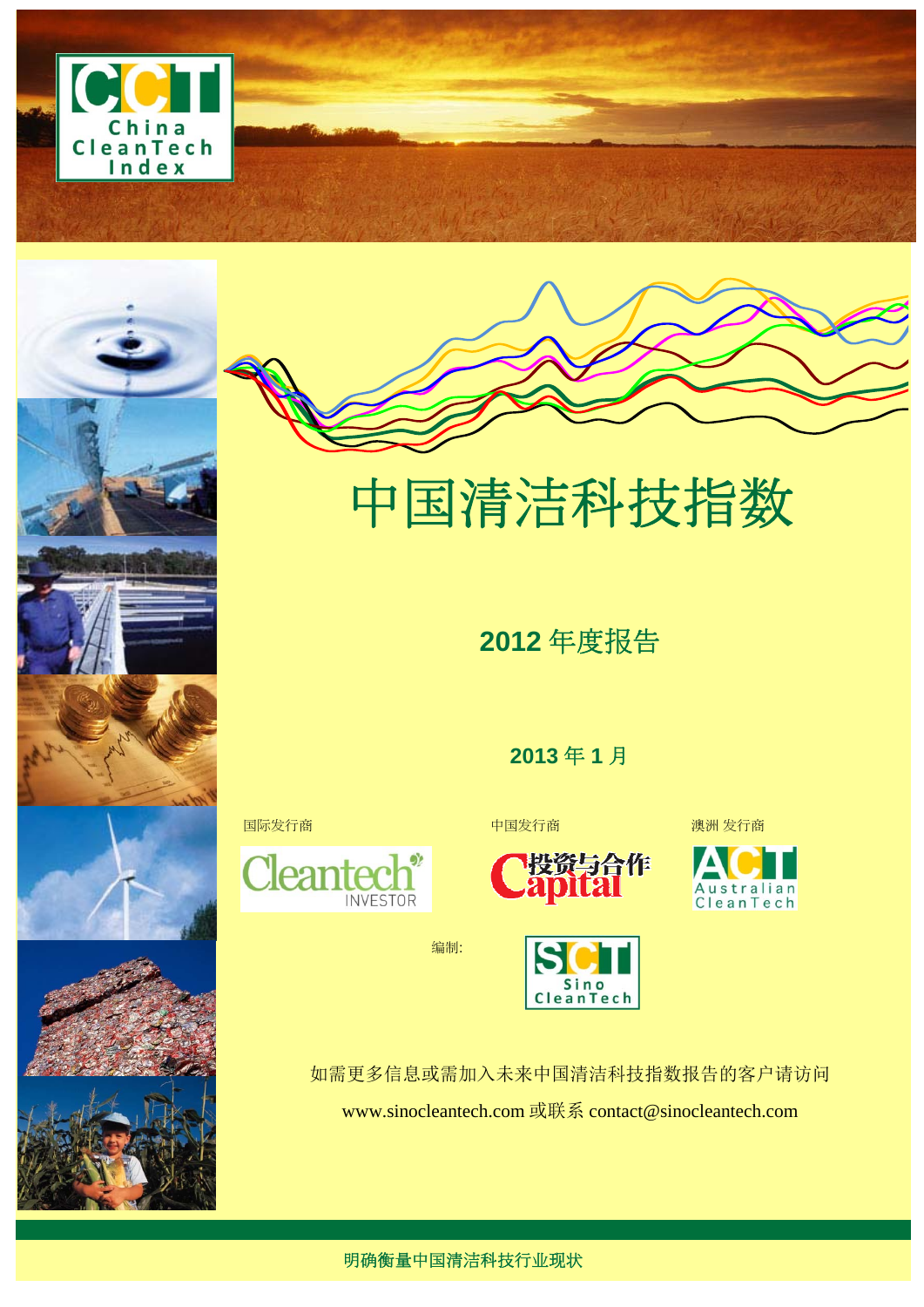

## 目录

| 1. 中国清洁科技指数概述   | 3  |
|-----------------|----|
| 2. 中国清洁科技指数业绩表现 | 5  |
| 3. 分项指数         | 10 |
| 4. 指数组成公司       | 13 |



#### 免责声明

在专业人事的努力下,澳大利亚清洁技术有限公司本着专业、勤勉和谨慎的态度提交此份 报告,因使用此报告内容而引发的起诉、诉讼、索赔、传唤、损失、成本或费用,本公司概不 负责且不会做出任何赔偿。收到本报告后,各位读者、公司组织及关联的法人团体豁免本公司 承担因此报告产生的或与之相关的任何责任。

另外,本报告的内容不可作为投资建议。本公司不推荐您买卖或持有任何金融产品,且不得将 本报告之内容理解为买卖本公司证券的要约和要约邀请。在沒有咨询您的完全合格的财务顾问 之前,请勿作出任何投资决定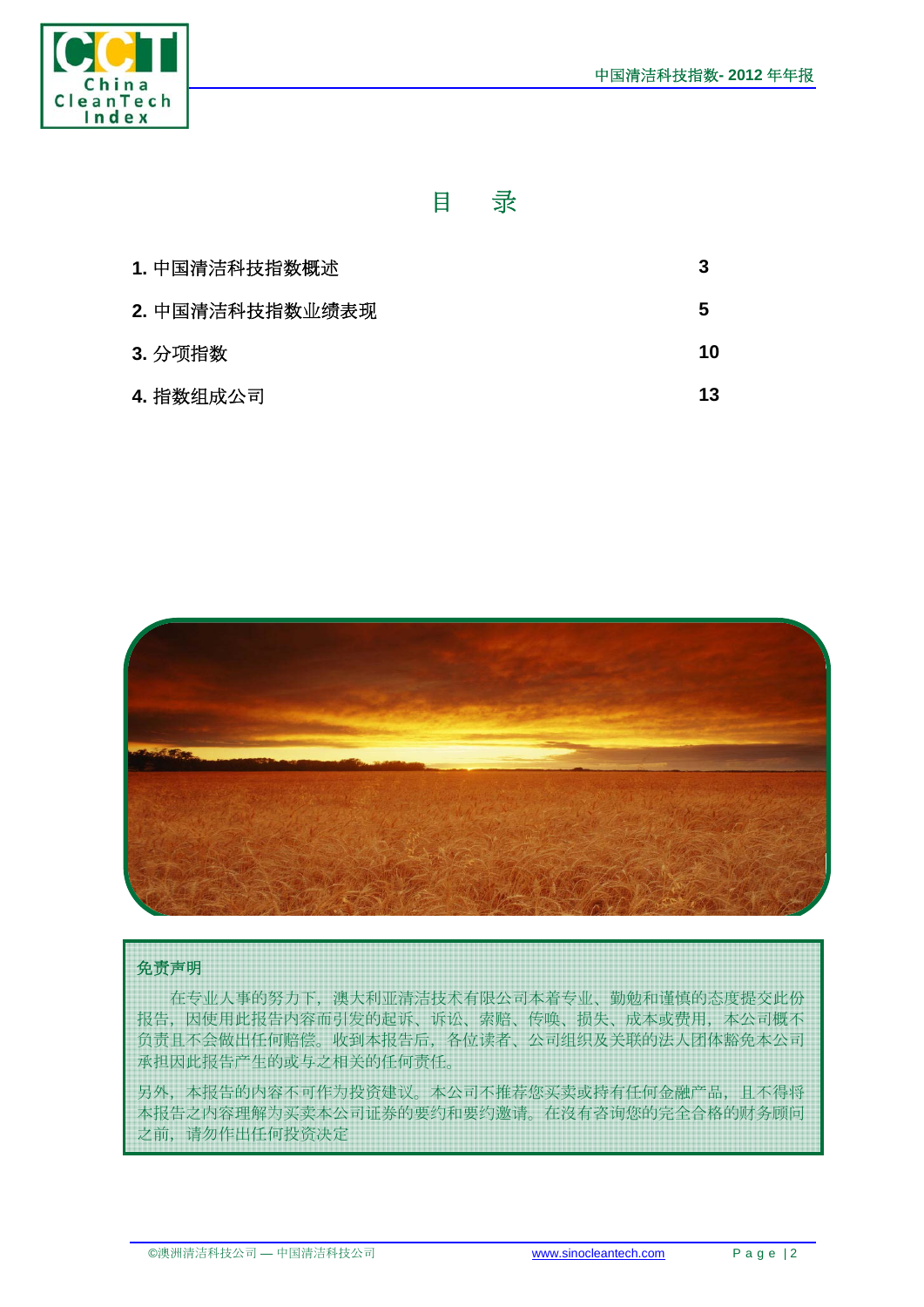

## **1.** 中国清洁科技指数概述

中国清洁科技指数为在世界各地证券交易所上市的中国清洁技术企业经营表现 提供明确的衡量标准。

清洁技术行业细分为若干子行业(详情见下表)。每个子行业都拥有一批兼具 环境和经济效益的企业。

| 沼气        | 地热 - 干热岩和常规地热 |
|-----------|---------------|
| 生物燃料      | 低排放运输技术       |
| 碳交易       | 太阳热能和光伏       |
| 能源效率和生物材料 | 垃圾处理及循环再利用    |
| 能源储存和燃料电池 | 水资源           |
| 环保服务      | 海洋、潮汐及水电      |
| 绿色建筑      | 风力发电          |

清洁技术行业与社会责任投资(SRI)或环境、社会及治理(ESG)效能完全不 同。SRI 及 ESG 关注公司业绩的渐进式改善被视为选择最佳"健康经营"措施。清洁 技术关注企业的产出是否能积极改善其所处社会的环境和生态。它属于"多做好事" 而不非"少做坏事"。

中国清洁科技指数的覆盖超过了 150 家企业,总市值超过 7000 亿人民币 (1120 亿美元),指数首次以单一衡量标准展示中国清洁技术行业增长的全景。

指数按市值进行加权计算并且引入以下几个指数进行参考对照:

- **WilderHill** 新能源全球创新指数(**NEX**)**——**衡量全球清洁能源股票的业绩表 现
- 清洁能源指数(**CTIUS**)—— 衡量全球清洁技术股票的业绩表现
- 上证综指(**SHCOMP**)—— 衡量在中国上海上市股票的表现。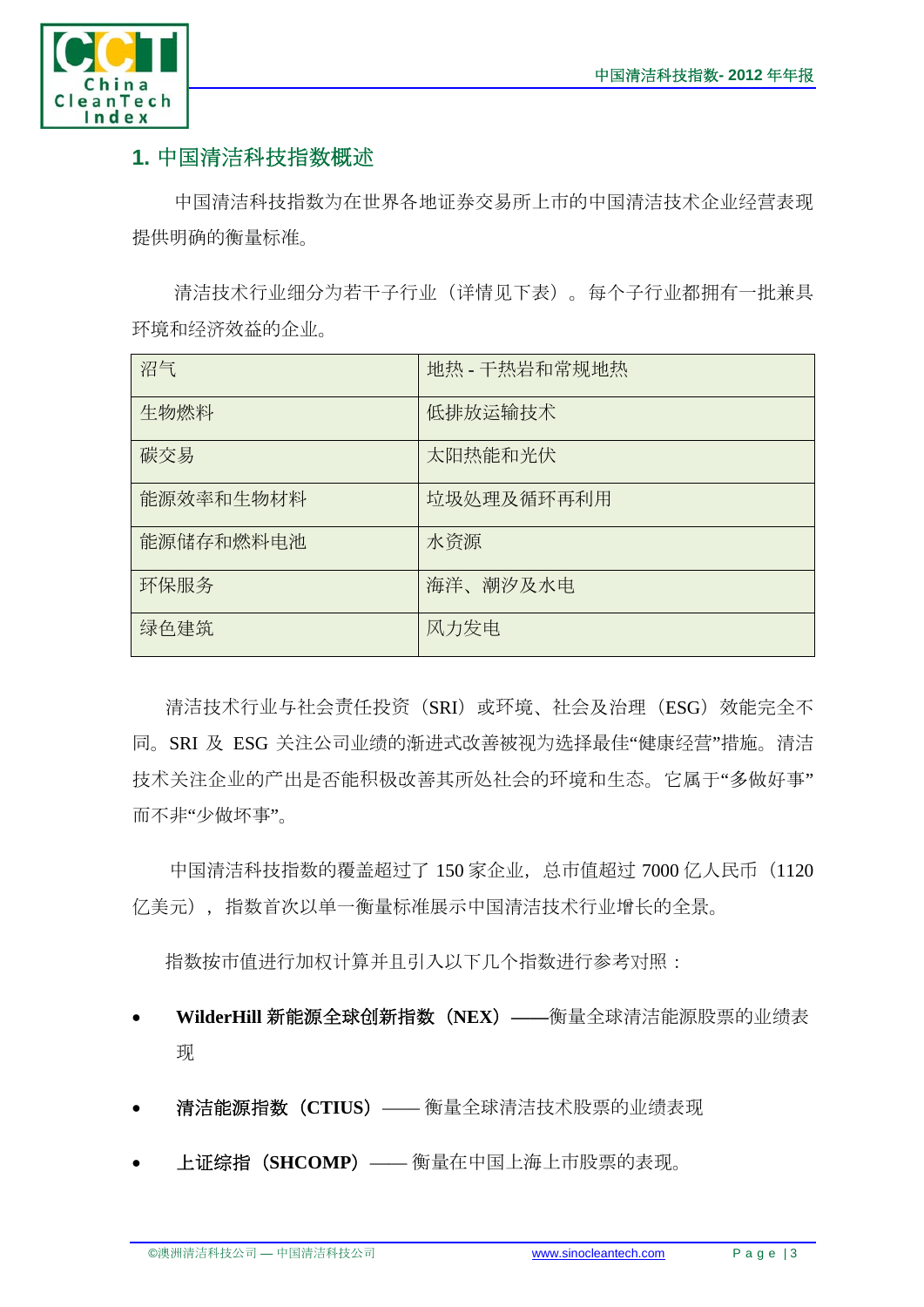

**MSCI** 全球指数(**MSCI**)—— 衡量全球股票市场业绩表现。

指数的制定和管理规则參考全球最佳实践规范。在中国清洁技术网站 www.sinocleantech.com 和澳大利亚清洁技术网站 www.auscleantech.com.au 上,每月 将更新中国清洁科技指数。

月度调整结果会直接通过电子邮件寄给 www.sinocleantech.com 的订户。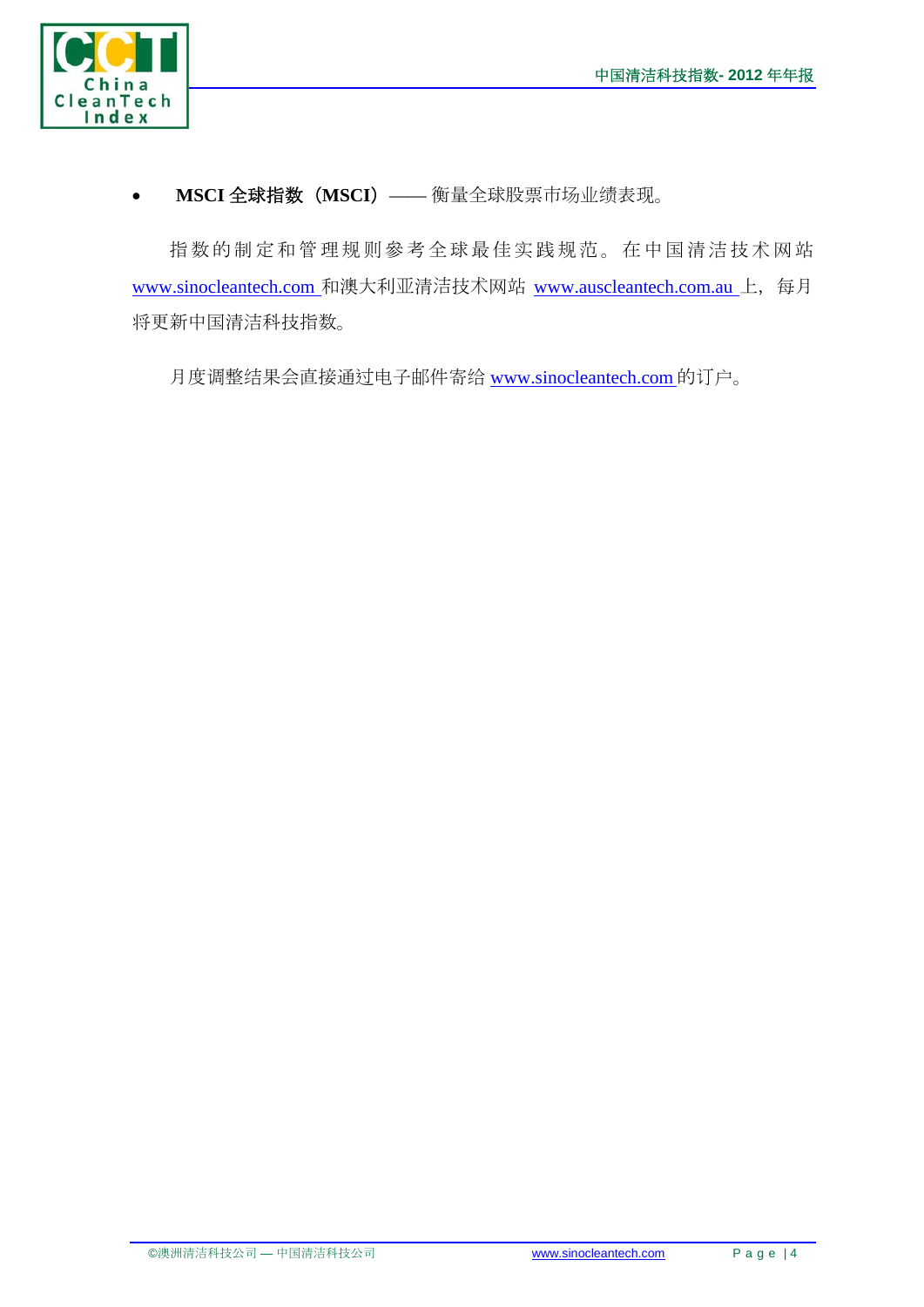

## **2.** 中国清洁科技指数业绩表现

2012年12月,中国清洁科技指数在其所有的参考指数中表现第二。

中国清洁科技指数在 12 月从 30.1 点升至 34.4 点,强势上扬 14.2%。同比 NEX 上扬 7.3%、CTIUS 上扬 5.3%、上证指数上扬 14.6%和 MSCI 上扬 1.7%。

中国清洁科技 20 强的表现稍差,上扬 11.7%。

在 2012 年第四季度中, 中国清洁科技指数上扬 5.9%, 优于 NEX (上扬 2.9%) 和 MSCI (上扬 2.0%), 逊色于 CTIUS (上扬 6.3%) 和上证指数 (上扬 8.8%)。

 2012 年年度,中国清洁科技指数表现稍逊色于其所有参考指数,原因是太阳能 和风能股票的全年下跌。但第四季度可圈可点的是太阳能和风能股票的强劲反弹, 意味着其暴跌停止。

就全年而言, 中国清洁科技指数下跌 16.5%, NEX (下跌 5.5%) 、MSCI (上 扬 13.2%) 、CTIUS (上扬 7.3%) 和上证指数 (上扬 3.2%) 。

| 变化百分比                     | 2009  | 2010      | 2011      | 12年<br>12月 | 12年<br>第四<br>季度 | 12年<br>下半<br>年 | 2012      | 3年       |
|---------------------------|-------|-----------|-----------|------------|-----------------|----------------|-----------|----------|
| 中国清洁科技指数 (CCTI)           | 77.5% | $-9.6%$   | $-48.0\%$ | 14.2%      | 5.9%            | $-6.5%$        | $-16.5\%$ | $-60.7%$ |
| 中国清洁技术 20 强 (CCT20)       | 59.6% | $-15.6%$  | $-47.4%$  | 11.7%      | 6.2%            | $-5.5%$        | $-15.5%$  | $-62.5%$ |
| WilderHill 新能源全球创新指数(NEX) | 39.7% | $-14.6%$  | $-40.2%$  | 7.3%       | 2.9%            | 4.3%           | $-5.5%$   | $-51.7%$ |
| 清洁科技指数(CTIUS)             | 38.1% | 7.3%      | $-18.3%$  | 5.3%       | 6.3%            | 9.2%           | 7.3%      | $-6.0%$  |
| 上证综指(SHCOMP)              | 80.0% | $-14.3\%$ | $-21.7%$  | 14.6%      | 8.8%            | 2.0%           | 3.2%      | $-30.7%$ |
| MSCI 全球指数<br>(MSCI)       | 27.0% | 9.6%      | $-7.6%$   | 1.7%       | 2.0%            | 8.3%           | 13.2%     | 14.6%    |

经过调整重组,中国清洁科技指数 149 支股票的市值已经从 2011 年 2 月的巅峰 值 9110 亿元人民币下降为 6890 亿元人民币(1100 亿美元)。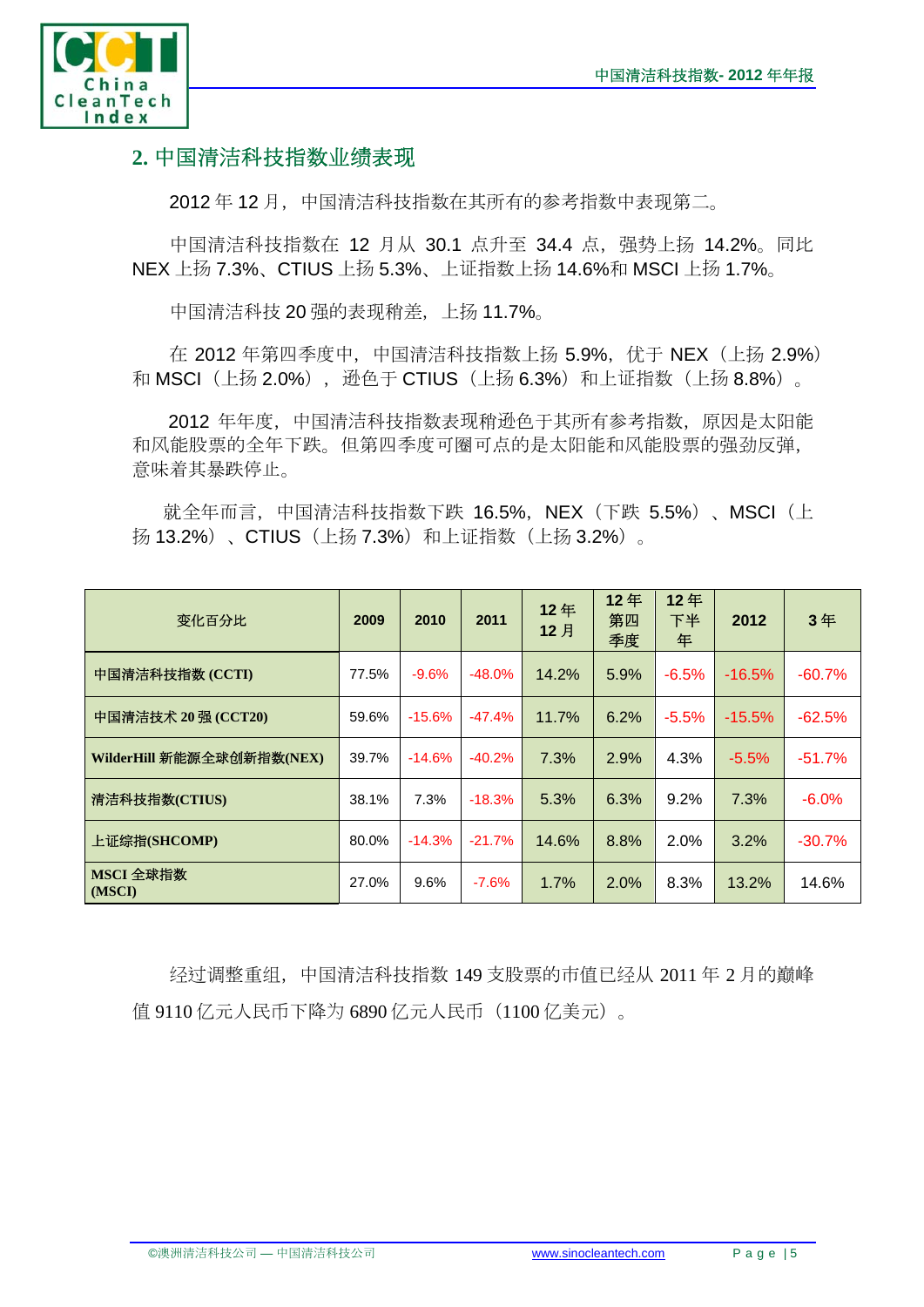

### 最佳和最差股票

根据股价在 2012 年第四季度的表现,选取出最佳和最差股票。

| 2012年12月                                                                                                                                        |                                                                                 |  |  |  |  |
|-------------------------------------------------------------------------------------------------------------------------------------------------|---------------------------------------------------------------------------------|--|--|--|--|
| 最佳股票                                                                                                                                            | 最差股票                                                                            |  |  |  |  |
| 股价上涨>25%                                                                                                                                        | 股价下跌> 25%                                                                       |  |  |  |  |
| 阳光照明.<br>达实智能.<br>赛为智能.<br>阿特斯<br>大全新能源.<br>晶澳太阳能<br>晶科能源<br>阳光能源控股有限公司<br>阳光电源<br>无锡尚德<br>天合光能<br>英利<br>天齐锂业.<br>钱江水利<br>开能环保<br>巴安水务<br>中山公用. | 中国能源回收公司<br>睿能集团<br>博帝森<br>先进电池科技<br>比克电池<br>多元环球水务<br>美国第一能源                   |  |  |  |  |
| 2012 第四季度                                                                                                                                       |                                                                                 |  |  |  |  |
| 最佳股票<br>股价上涨> 40%                                                                                                                               | 最差股票<br>股价下跌> 40%                                                               |  |  |  |  |
| 中国兴业太阳能<br>德利国际<br>大全新能源<br>晶澳太阳能<br>晶科能源.<br>顺风光电<br>无锡尚德<br>比克电池<br>哈尔滨光宇蓄电池<br>巴安水务<br>中國航天萬源國際<br>中國電力新能源<br>中国风能技术<br>华能新能源                | 中国能源回收公司<br>汉威能源<br>睿能集团<br>博帝森<br>先进电池科技<br>瑞达电源.<br>太阳集团.<br>多元环球水务<br>美国第一能源 |  |  |  |  |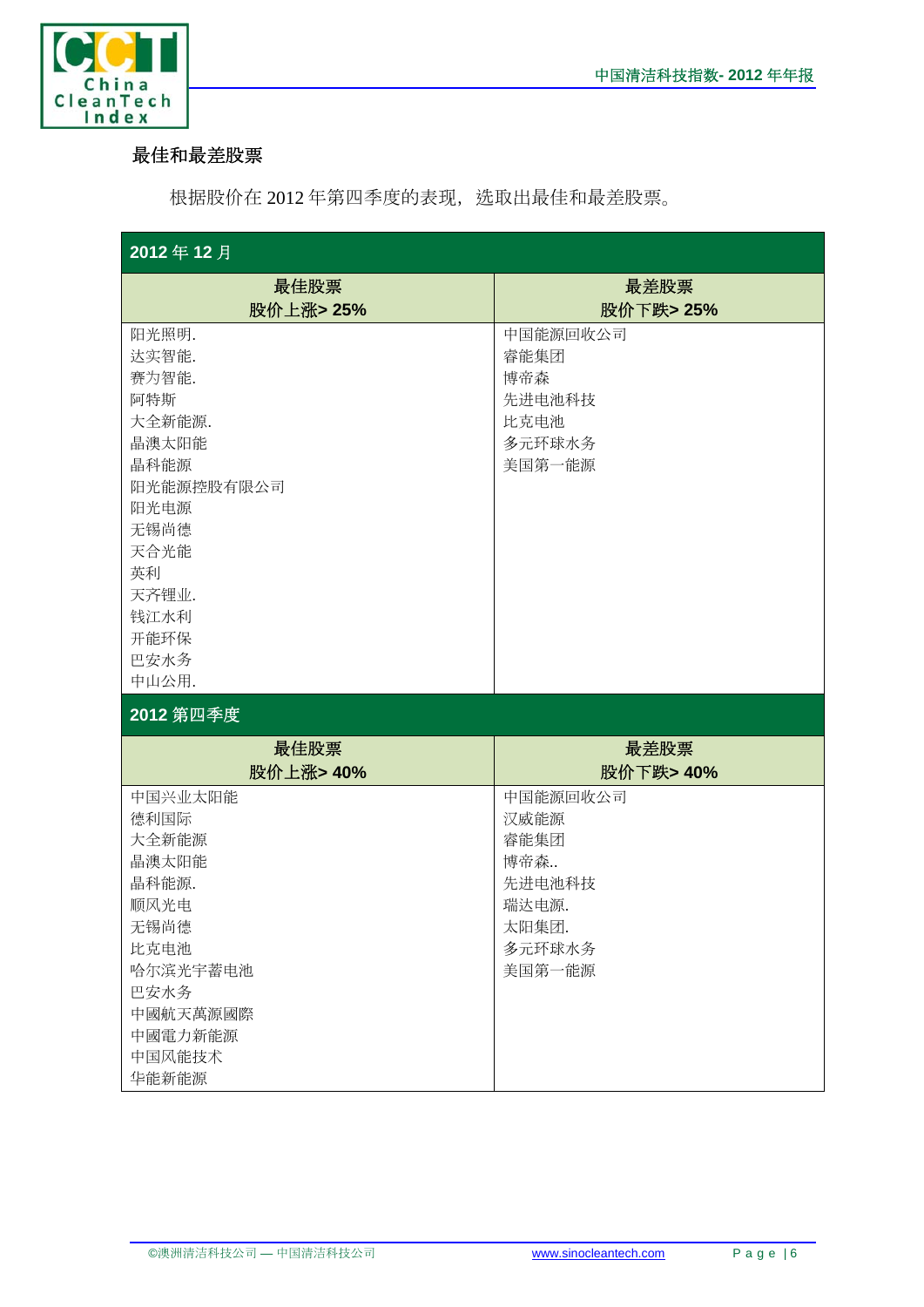

| 2012 全年   |                |  |  |  |  |
|-----------|----------------|--|--|--|--|
| 最佳股票      | 最差股票           |  |  |  |  |
| 股价上涨> 50% | 股价下跌>50%       |  |  |  |  |
| 北新建材      | 中国清洁能源.        |  |  |  |  |
| 中国兴业太阳能   | 中国能源回收公司       |  |  |  |  |
| 大全新能源     | 智光电气.          |  |  |  |  |
| 晶澳太阳能     | 鸿利光电           |  |  |  |  |
| 比克电池      | 海陆重工.          |  |  |  |  |
| 中华水电公司    | 博帝森.           |  |  |  |  |
| 中国风能技术    | 厦门三维丝环保股份有限公司. |  |  |  |  |
|           | 北京京运通科技股份有限    |  |  |  |  |
|           | 德利国际.          |  |  |  |  |
|           | 天龙光电.          |  |  |  |  |
|           | 江西赛维           |  |  |  |  |
|           | 东方日升.          |  |  |  |  |
|           | 超日太阳           |  |  |  |  |
|           | 向日葵光能科技        |  |  |  |  |
|           | 先进电池科技         |  |  |  |  |
|           | 太阳集团.          |  |  |  |  |
|           | 江苏维尔利环保科技.     |  |  |  |  |
|           | 多元环球水务         |  |  |  |  |
|           | 浙富股份           |  |  |  |  |
|           | 美国第一能源         |  |  |  |  |
|           | 华锐风电           |  |  |  |  |

#### 指数调整重组

将近期发行的股票以及其他企业活动考虑入内,中国清洁科技指数在 12 月底进行了 一次季度性调整重组。

中国清洁技术公司在对中国上市企业的活动进行了反复研究之后将以下公司在 12 月 底从指数中。

 古杉集团**(NYSE:GU) -** 古杉集团宣布在 2012 年 10 月 17 日实现私有化。古杉集团 在中国运营铜产品,主要利用废铜生产铜条、铜线、铜粒和铜盘等。古杉同时也生 产生物柴油,一种可再生、清洁燃烧和可降解的燃料,同时从食用油提炼生产化学 产品的原料,还生产丙三醇和沥青。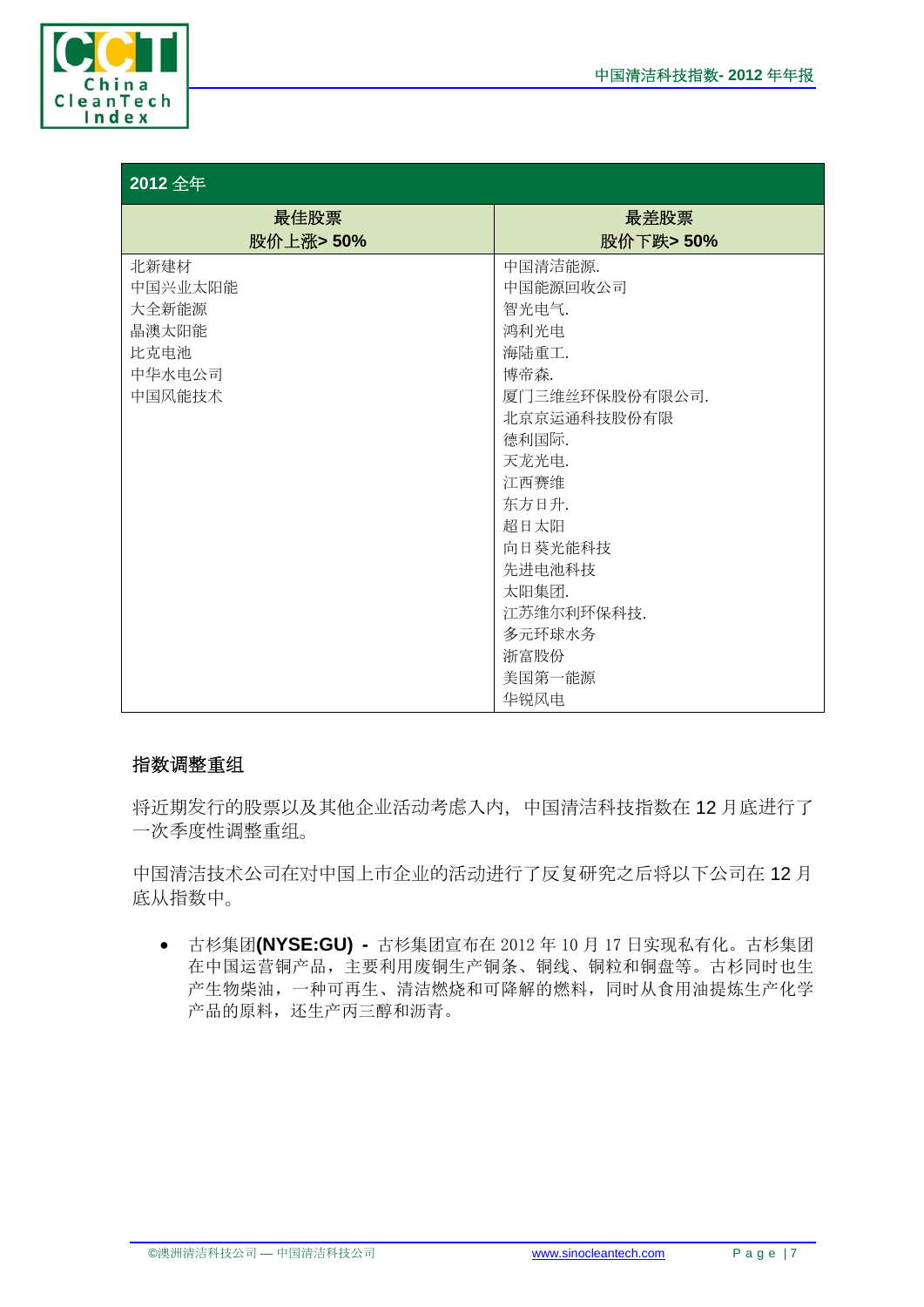

## **ChinaCleantech Index** 中国清洁科技指数 **(All Indices set at 100 at 30 June 2008)**  (在 **2008** 年 **6** 月 **30** 日所有的指数均为 **100**)

| ACT China Cleantech Idex | : ACT 中国清洁科技指数 |
|--------------------------|----------------|
|                          |                |

China CleanTech 20 : 中国清洁技术 20 强

- NEX-Normalised: WilderHil : 新能源全球创新指数一正常
- MSCI-Normalised :MSCI 全球指数-正常
- CTIUS-Normalised :清洁能源指数-正常

Shanghai Composite-Normalised :上证综指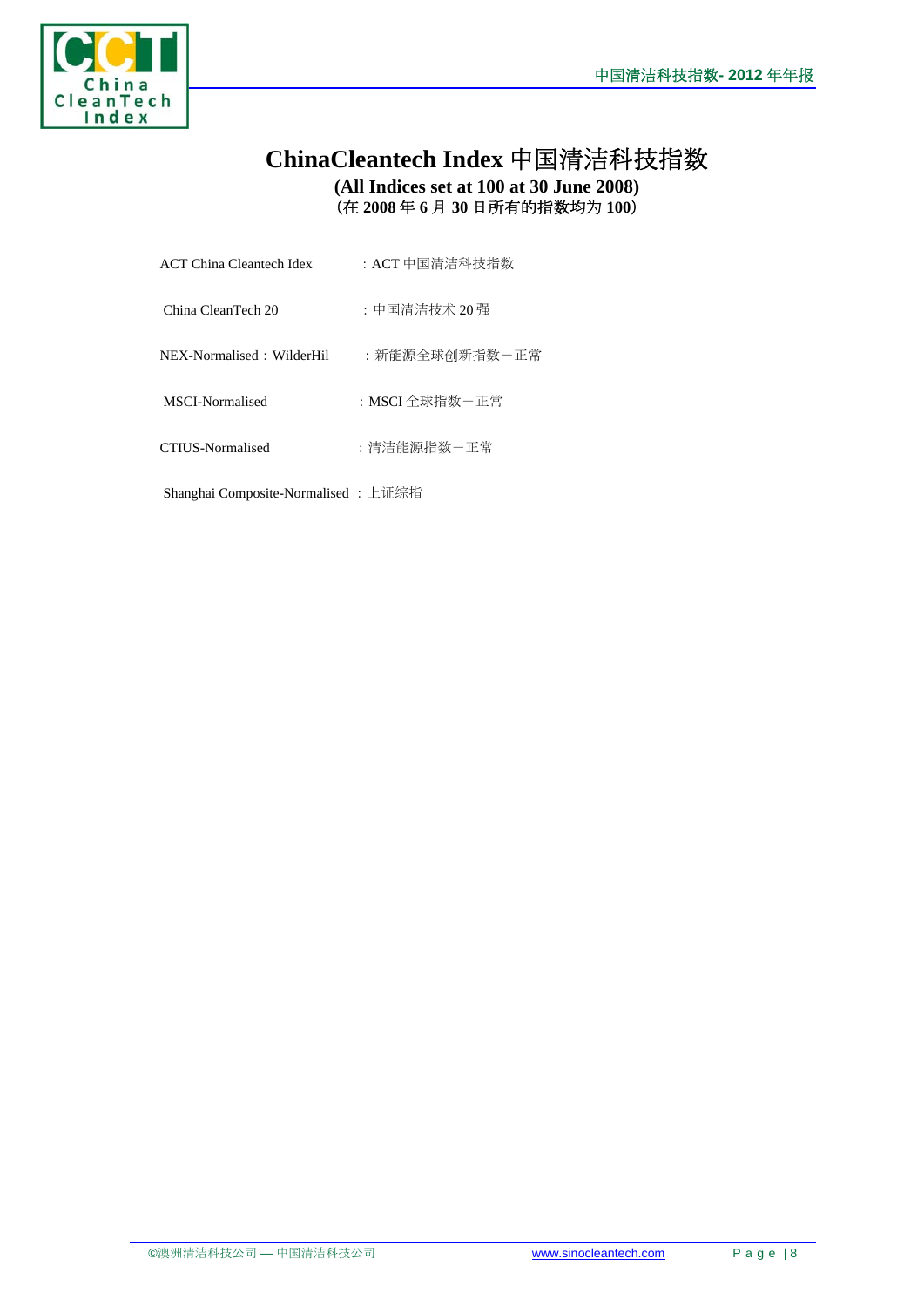

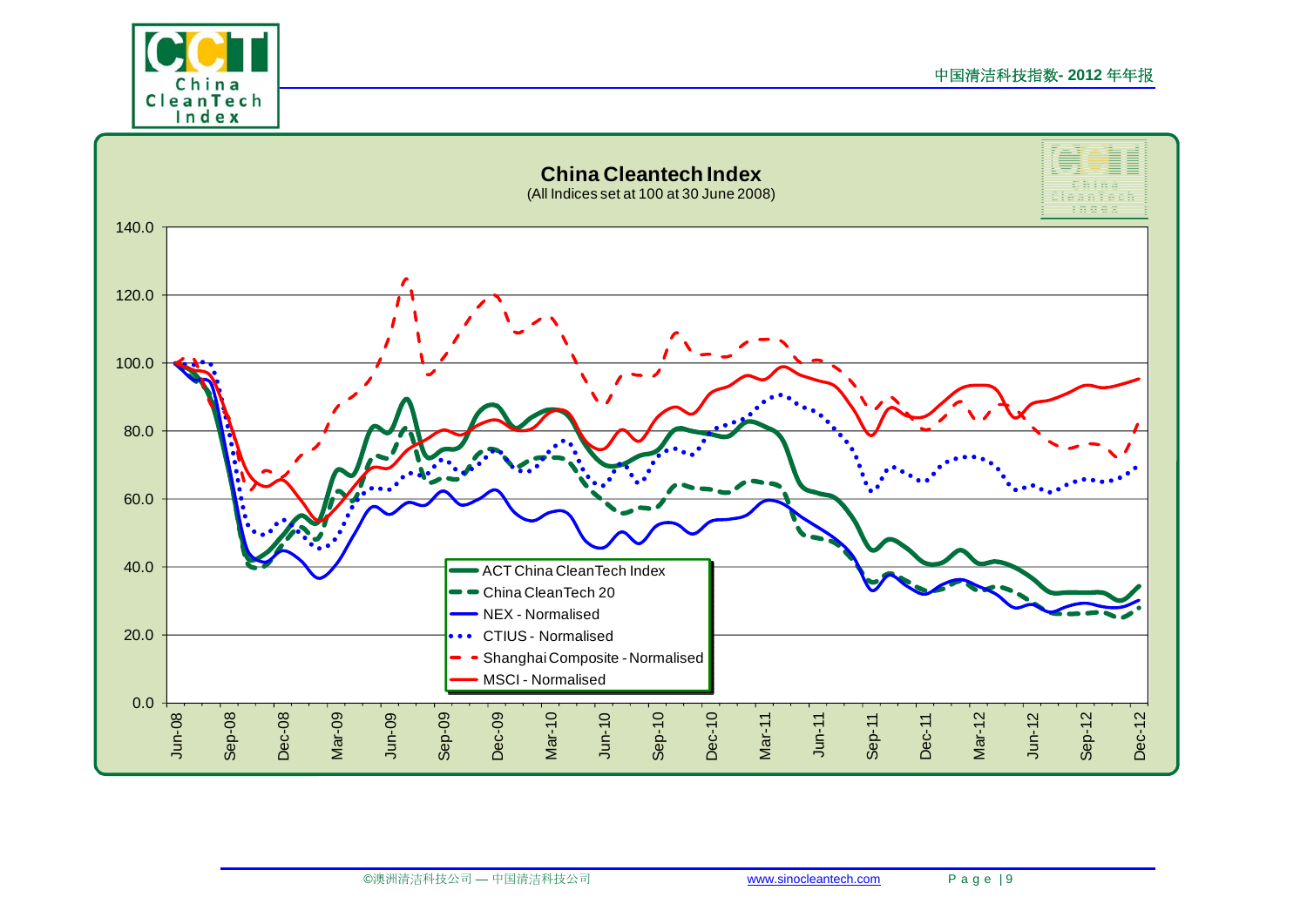

# **3.** 分项指数

为更好地对中国清洁科技指数进行分析,我们开发了8个分项指数。下表中列出 了每个分项指数在过去四年的表现:

2012 年第四季度表现最佳的行业指数为中国太阳能指数,使其在过去 18 个月的 持续下跌后产生弥补性收入;中国水资源指数和中国风能指数同样有强劲表现。表现 最差的是中国垃圾处理指数。

就整年而言,尽管所有子指数相关表现不佳,表现最好的是中国蓄能指数和中国 水资源指数。表现最差的是中国太阳能指数和中国风能指数,二者在 2011 年下跌 50% 以后今年又下跌了 1/3。

|          | 2009   | 2010     | 2011     | 4Q12    | 2012     |
|----------|--------|----------|----------|---------|----------|
| 中国节能指数   | 102.4% | 31.8%    | $-60.4%$ | $-3.6%$ | $-30.9%$ |
| 中国环保指数   | 157.4% | 13.5%    | $-31.1%$ | 0.7%    | $-21.8%$ |
| 中国太阳能指数  | 92.4%  | $-13.0%$ | $-57.5%$ | 17.5%   | $-36.2%$ |
| 中国蓄能指数   | 141.0% | $-15.1%$ | $-36.6%$ | $-0.5%$ | 11.7%    |
| 中国垃圾处理指数 | 65.7%  | 99.1%    | $-25.9%$ | $-4.1%$ | $-12.5%$ |
| 中国水资源指数  | 113.5% | 9.6%     | $-49.7%$ | 6.1%    | $-8.0%$  |
| 中国水电指数   | 78.9%  | $-35.6%$ | $-23.0%$ | 8.2%    | 1.1%     |
| 中国风能指数   | 45.8%  | $-21.0%$ | $-57.7%$ | 4.7%    | $-32.5%$ |

### 中国清洁科技分项指数

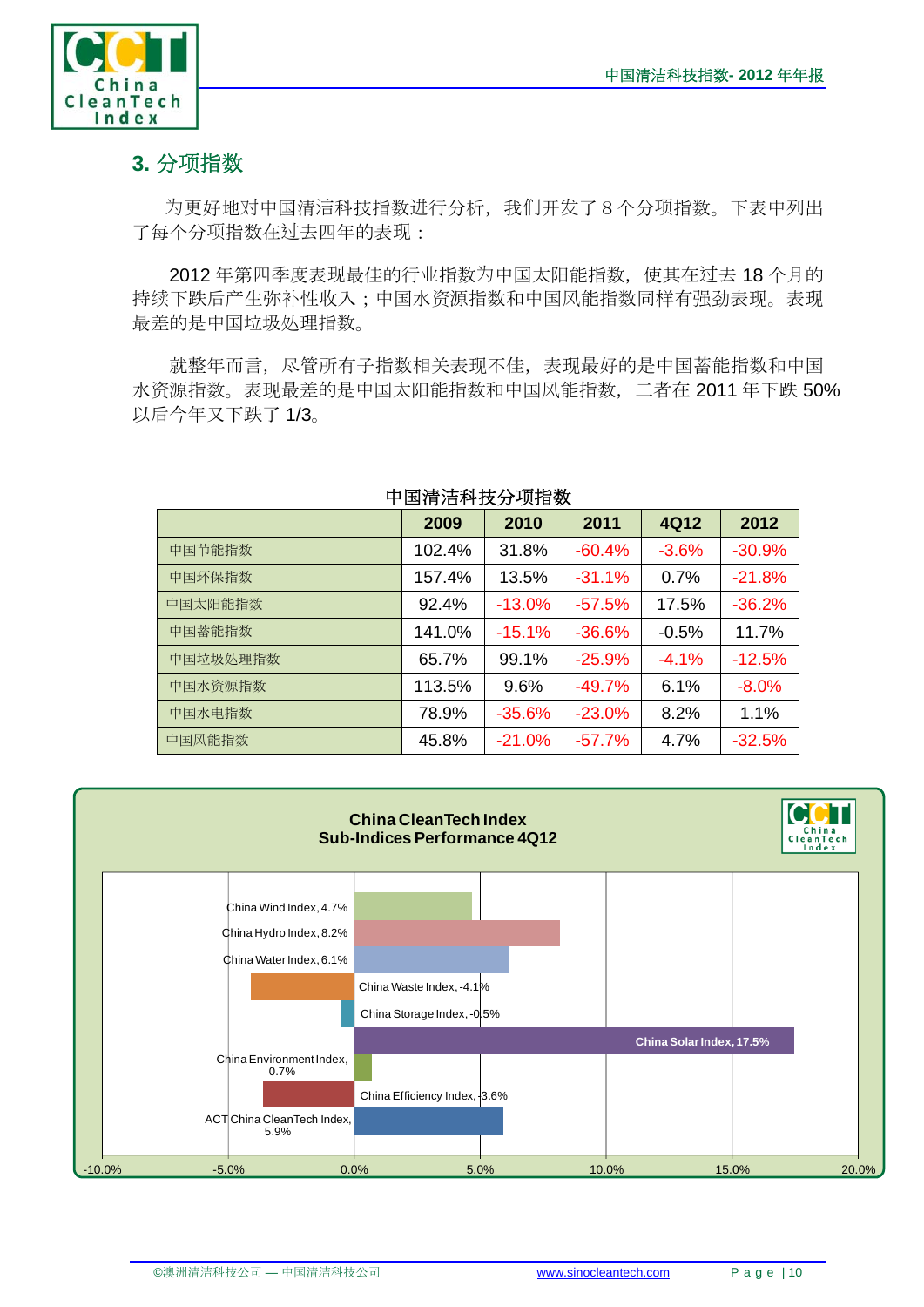

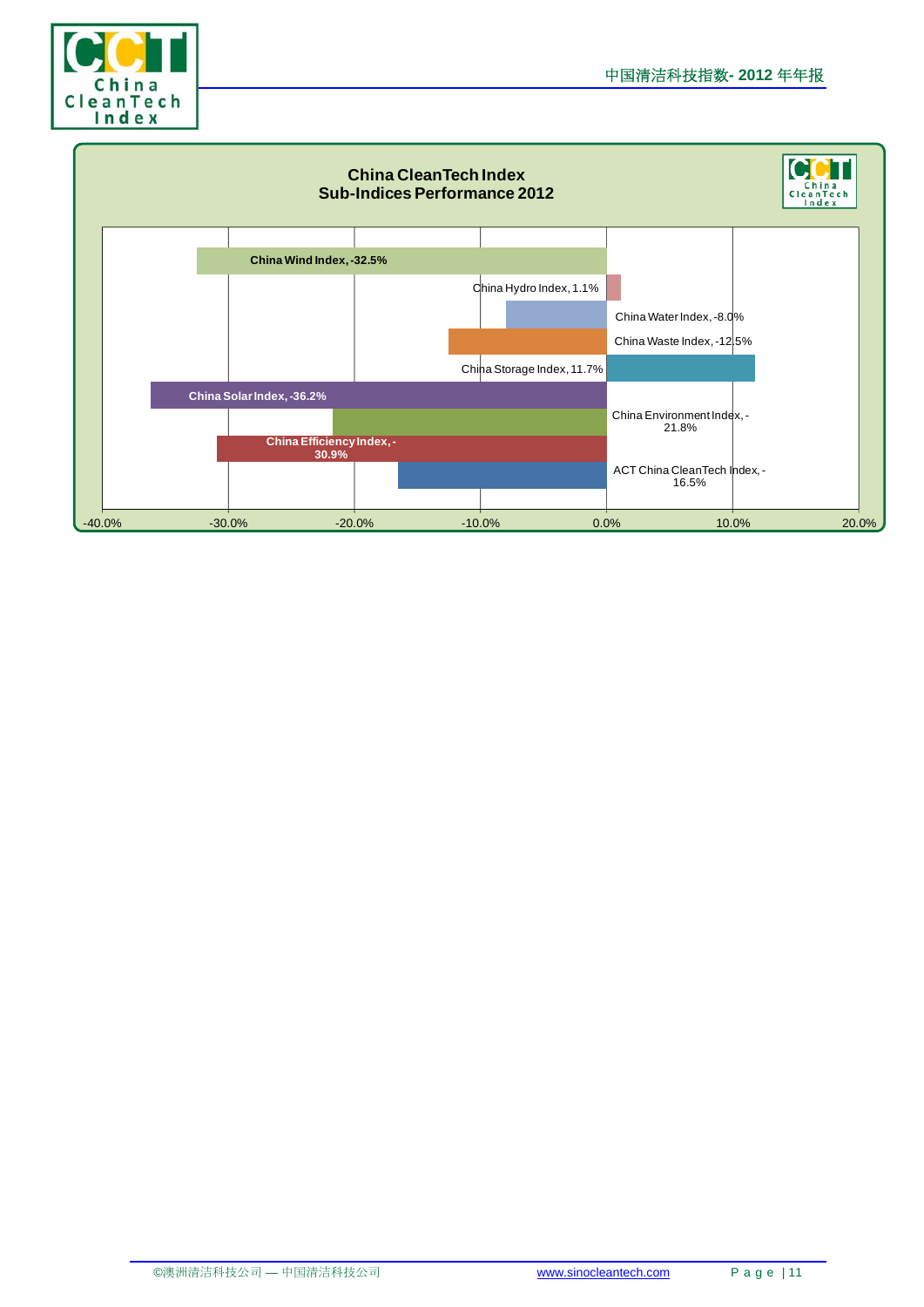